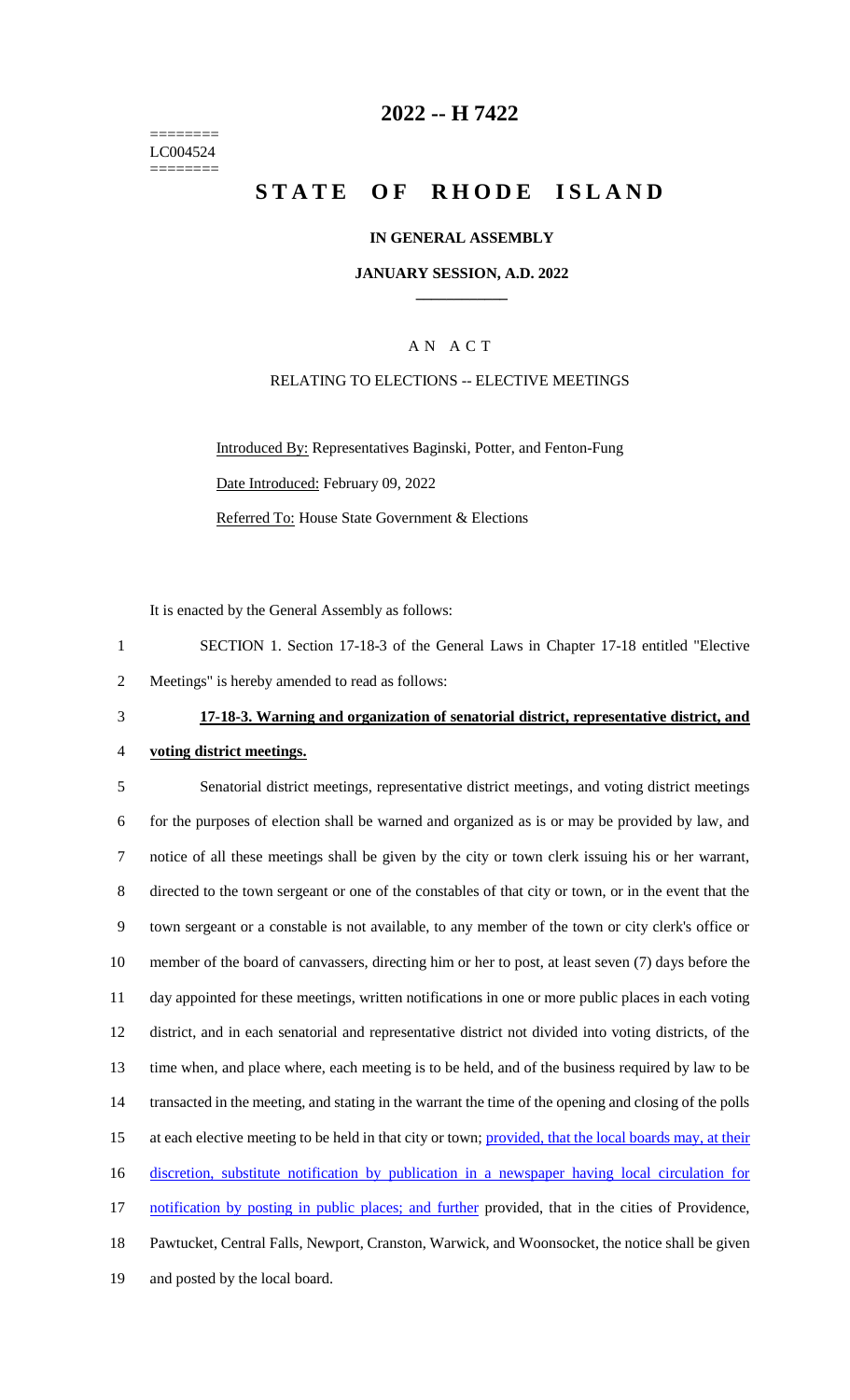1 SECTION 2. This act shall take effect upon passage.

#### $=$ LC004524  $=$